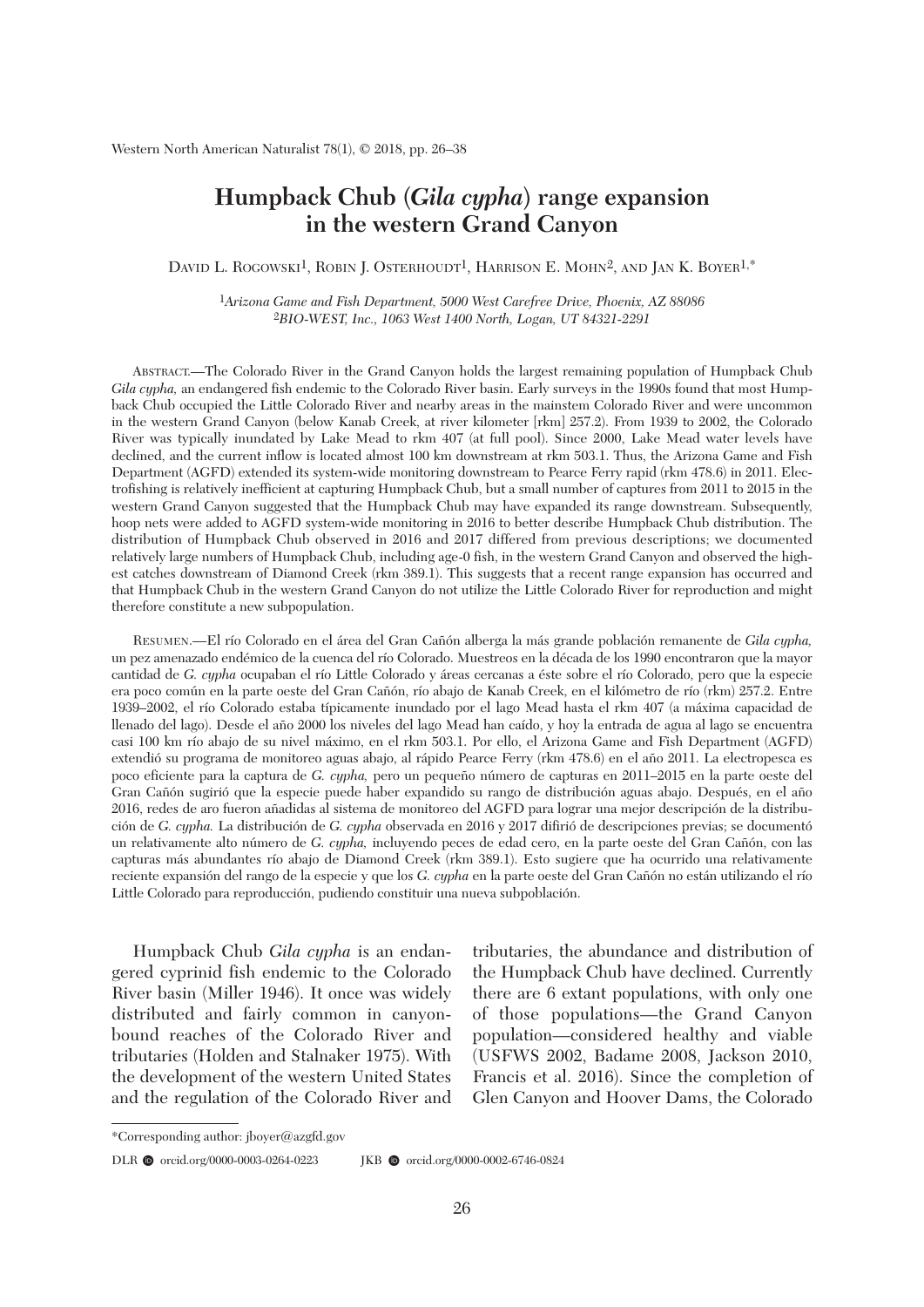

 Fig. 1. Map of the study area. River kilometers (rkm) starting at the Glen Canyon Dam (rkm 0.0) are shown in 50-km segments. The western Grand Canyon is defined as the confluence of Kanab Creek with the Colorado River (rkm 231.7) to the Lake Mead inlet (varies with lake elevation; rkm 503.1 in 2017).

River has been significantly altered in this reach (Fig. 1). The Colorado River below the Glen Canyon dam has become colder and clearer, with higher daily fluctuations in flow but less variability in seasonal and annual flow (Topping et al. 2003). In recent years, periodic high-flow events have been conducted primarily to redistribute sand and build beaches, but these flows (approximately 1050–1220 m3/s; Melis 2011) have been much lower than historical spring floods (>2850 m3/s; Schmidt et al. 2001).

 In spite of the changes to the Colorado River, numbers of Humpback Chub near the Little Colorado River Confluence (Fig. 1), the only area in the Grand Canyon where quantitative population estimates are available, have fluctuated over time but have maintained a population higher than anywhere else in the Colorado River Basin (Coggins et al. 2006, Van Haverbeke et al. 2013). The most recent study available estimates that 10,000 Humpback Chub are present near the Little Colorado River Confluence (Yackulic et al. 2014). One goal of the Glen Canyon Dam Adaptive Management Program (GCDAMP), instituted in 1997 in response to the 1995 Environmental Impact Statement on the Operations of Glen Canyon Dam (USDOI 1995), is to ensure that the management and operation of the Glen Canyon Dam does not have undue negative impacts on the Humpback Chub (USDOI 2016). Through the GCDAMP and preceding programs, a variety of research, monitoring, conservation, and recovery projects have focused on Humpback Chub. Initial efforts in the early 1990s (Valdez and Ryel 1995) determined capture methods and described Humpback Chub distribution, and more recent efforts involved translocation of Humpback Chub from the Little Colorado River to other tributaries in the system (e.g., Havasu Creek, Shinumo Creek; Spurgeon et al. 2015).

 Since the initial investigations into the distribution of Humpback Chub in the 1980s and 1990s, little work has been explicitly directed at determining the distribution of Humpback Chub. Since Valdez and Ryel (1995), monitoring for Humpback Chub has concentrated on locations the authors called aggregations (updated by Persons et al. 2016), with most of the research and monitoring centered on the Little Colorado River aggregation and occasional sampling outside the aggregations in recent years (Persons et al. 2016). Valdez and Ryel (1995) defined aggregations as "consistent and disjunct groups of fish with no significant exchange of individuals with other aggregations, as indicated by recapture of PIT-tagged juveniles and adults and movement of radio-tagged adults." The Little Colorado River is an unregulated tributary that is the home and spawning grounds to a large proportion of the Humpback Chub population in the Grand Canyon (Valdez and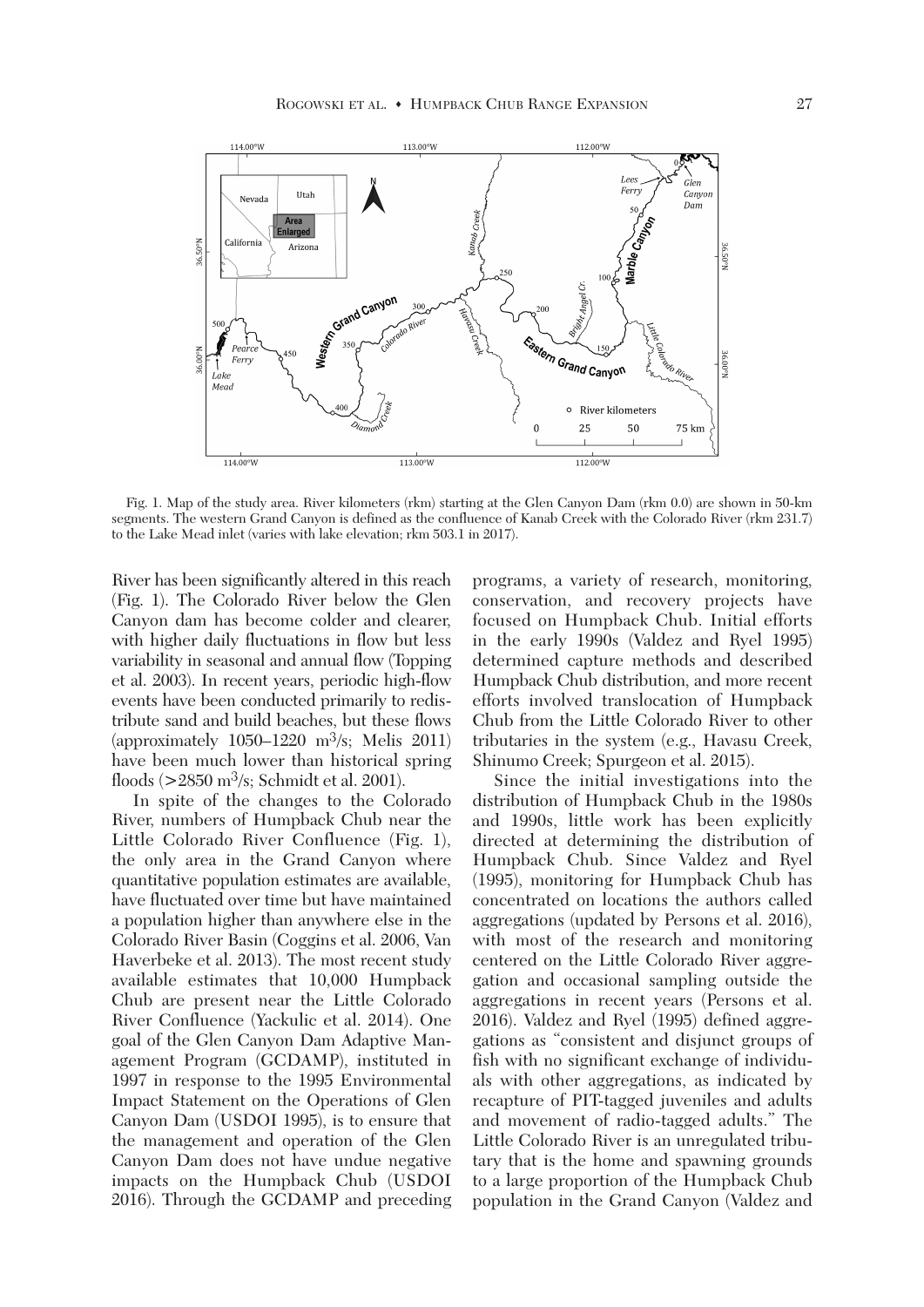Ryel 1995, Van Haverbeke et al. 2013). One shortfall of these monitoring programs is that they tell us little about the distribution of Humpback Chub throughout the system (e.g., from Glen Canyon Dam to the Lake Mead inflow).

 Currently, the Arizona Game and Fish Department's (AGFD) long-term monitoring is the only fisheries project employing random, system-wide (Lees Ferry to Lake Mead) sampling to obtain information on the distribution of fishes in the mainstem Colorado River. However, there has been little success in capturing Humpback Chub because electrofishing has been the primary system-wide sampling method. Humpback Chub are not commonly vulnerable to electrofishing (Coggins 2008), and electrofishing is size-selective for small Humpback Chub (Paukert 2004). For example, in 2014, sixteen Humpback Chub from 547 sites were captured via electrofishing (0.029 fish/sample), and our catch was skewed toward small fish (median = 86 mm total length, minimum  $= 55$  mm, maximum  $=$ 285 mm; Rogowski et al. 2015). Thus, electro fishing alone is unlikely to provide accurate estimates of distribution or relative abundance for all age classes of Humpback Chub.

 In recent years (2011–2015), a small number of Humpback Chub captures below Diamond Creek (river kilometer [rkm] 389.1; rkm  $0.0 =$  Glen Canyon Dam) have suggested that the Humpback Chub may have extended its range within the Colorado River, particularly in the western Grand Canyon (Fig. 1, Table 1; Kegerries et al. 2016, Persons et al. 2016, Rogowski et al. 2016). Previous sampling (1992–1993, 2004–2005) in the western Grand Canyon found Humpback Chub primarily near Havasu Creek (rkm 278.6) and Pumpkin Spring (rkm 368.1) and detected few or no Humpback Chub downstream of Diamond Creek (Valdez 1994, Valdez and Carothers 1998, Van Haverbeke et al. 2007). For example, extensive sampling in 2004–2005 from Diamond Creek to Pearce Ferry (rkm 478.6) using a variety of gear (electrofishing, seines, trammel nets, angling, and baited hoop nets) captured only 4 Humpback Chub (at rkm 411; Van Haverbeke et al. 2007). Hoop nets are an efficient method to capture Humpback Chub that are between approximately 100 mm and 300 mm total length at aggregation sites (Valdez and Ryel 1995, Stone 2005, Van Haverbeke et al. 2013). Thus, in 2016 we added baited hoop nets to our Grand Canyon long-term monitoring to more effectively investigate distribution and relative abundance of Humpback Chub. Our objective was to determine relative abundance and spatial distribution of Humpback Chub through the entire length of the Colorado River in the Grand Canyon.

## **METHODS**

 Our study site covered the Colorado River from Lees Ferry (rkm 25.4) to the inlet of Lake Mead (about rkm 503 in 2017). The Colorado River from Glen Canyon Dam (rkm 0) to Lees Ferry was not included in this study, as other AGFD and U.S. Geological Survey fisheries projects sample this reach extensively and no Humpback Chub have been captured upstream of Lees Ferry since 1970 (Minckley 1996). This region is divided into 3 geographic areas: Marble Canyon (Lees Ferry to Little Colorado River confluence, rkm 25.4–124.4), Eastern Grand Canyon (Little Colorado River confluence to Kanab Creek confluence, rkm 124.4–257.2), and western Grand Canyon (downstream of Kanab Creek, rkm  $> 257.2$ ; Schmidt and Graf 1990).

 Monitoring in 2016–2017 followed standardized methods which have been employed since 2000, but differences in sample size and methods occurred among years due to logistical constraints, changes in the extent of Lake Mead (Fig. 2), and efforts to improve sampling methods. AGFD has typically conducted 2 spring fish-monitoring trips in the mainstem Colorado River each year since 2000, primarily using electrofishing. In 2012, AGFD initiated an annual autumn electrofishing trip. In 2016, baited hoop nets were added to the monitoring program. Historical monitoring is described below followed by detailed methods and sample sizes for our 2016–2017 trips.

# Historical Monitoring

 Two spring monitoring trips occurred each year between March and June with a few exceptions (e.g., one trip in 2001, 2007, 2011, and 2012), with the spatial distribution of samples and the area sampled changing over time (Table 1). Autumn monitoring trips have occurred annually since 2012 but were sporadic prior to that year (e.g., 2004). Sample site selection from 2000 to 2012 was based on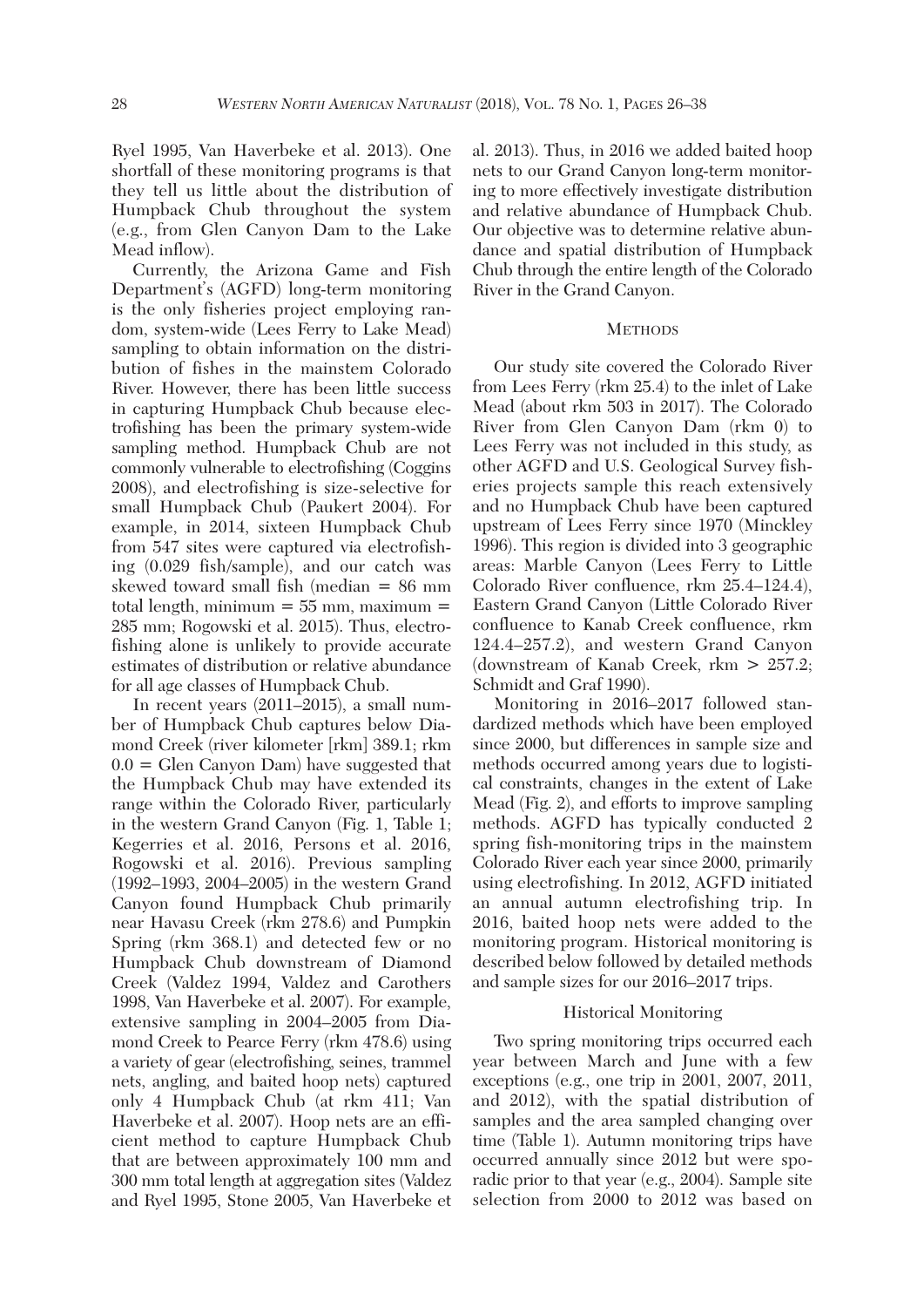TABLE 1. Historical Humpback Chub catch from the Arizona Game and Fish Department's electrofishing monitoring of the Colorado River in the Grand Canyon. All electrofishing data (spring and autumn trips, including data that TABLE 1. Historical Humpback Chub catch from the Arizona Game and Fish Department's electrofishing monitoring of the Colorado River in the Grand Canyon. All electrofishing data (spring and autumn trips, including data that was removed from other analyses because of high turbidity or equipment malfunctions) are included in this table. n/a = no sampling occurred.

| sampling occurred |                                                                                                          |                                                                    |                                          |                                                         |                                                       |                                                 |
|-------------------|----------------------------------------------------------------------------------------------------------|--------------------------------------------------------------------|------------------------------------------|---------------------------------------------------------|-------------------------------------------------------|-------------------------------------------------|
| Year              | Spatial extent of<br>sampling (rkm)                                                                      | Number of<br>samples                                               | $Chub$ captured<br>Number of<br>Humpback | $(rcm 117.2 - 149.7)$<br>Little Colorado<br>aggregation | Grand Canyon <sup>a</sup><br>(rcm > 257.2)<br>Western | Downstream of<br>Diamond Creek<br>(rkm > 389.1) |
| <b>2000</b>       | 55.0-381.1                                                                                               | 269                                                                | īĊ                                       | ГŰ                                                      |                                                       | n/a                                             |
| <b>2001</b>       | 88.6-342.3                                                                                               |                                                                    |                                          |                                                         |                                                       | n/a                                             |
| 2002              | 48.7-377.2                                                                                               |                                                                    |                                          |                                                         |                                                       | $\mathbf{n}/\mathbf{a}$                         |
| 2003              | 39.4-386.1                                                                                               | $\begin{array}{c} 160 \\ 338 \\ 105 \\ 1107 \\ 131 \\ \end{array}$ |                                          |                                                         |                                                       | n/a                                             |
| 2004              | 28.0-469.                                                                                                |                                                                    |                                          |                                                         |                                                       |                                                 |
| $2005$            | $32.6 - 449.4$                                                                                           |                                                                    |                                          |                                                         |                                                       |                                                 |
| 2006              | 29.1-386.7                                                                                               |                                                                    | īō                                       |                                                         |                                                       | n/a                                             |
| 2007              | 39.2-452.5                                                                                               | 1252                                                               | द्व                                      | 24                                                      |                                                       |                                                 |
| 2008              | 53.4-386.9                                                                                               | 652                                                                | ం                                        |                                                         |                                                       | n/a                                             |
| 2009              | $53.5 - 451.4$                                                                                           |                                                                    |                                          |                                                         |                                                       |                                                 |
| 2010              | $45.0 - 383.4$                                                                                           | <b>966</b><br>536<br>648                                           | ₫                                        |                                                         |                                                       | n/a                                             |
| 2011              | 28.3-445.7                                                                                               |                                                                    | $\overline{\omega}$                      |                                                         |                                                       |                                                 |
| 2012              | 31.6-443.2                                                                                               | $479$                                                              | $\overline{8}$                           | $\overline{\omega}$                                     |                                                       |                                                 |
| 2013              | 39.8-453.4                                                                                               | 486                                                                | $\overline{\mathfrak{a}}$                |                                                         |                                                       |                                                 |
| 2014              | 29.5-459.8                                                                                               | 547                                                                | $\overline{6}$                           |                                                         |                                                       |                                                 |
| 2015              | 27.5-476.7                                                                                               | 593                                                                | $\infty$                                 |                                                         | 26                                                    | Μ                                               |
| 2016              | 26.1-477.6                                                                                               | 639                                                                | 26                                       |                                                         | 15                                                    |                                                 |
| 2017              | $38.5 - 478.1$                                                                                           | 469                                                                | 厄                                        |                                                         | ⊴                                                     | ငား                                             |
|                   | aWestern Grand Canyon (rkm > 257.2) is inclusive of the waters downstream of Diamond Creek (rkm > 389.1) |                                                                    |                                          |                                                         |                                                       |                                                 |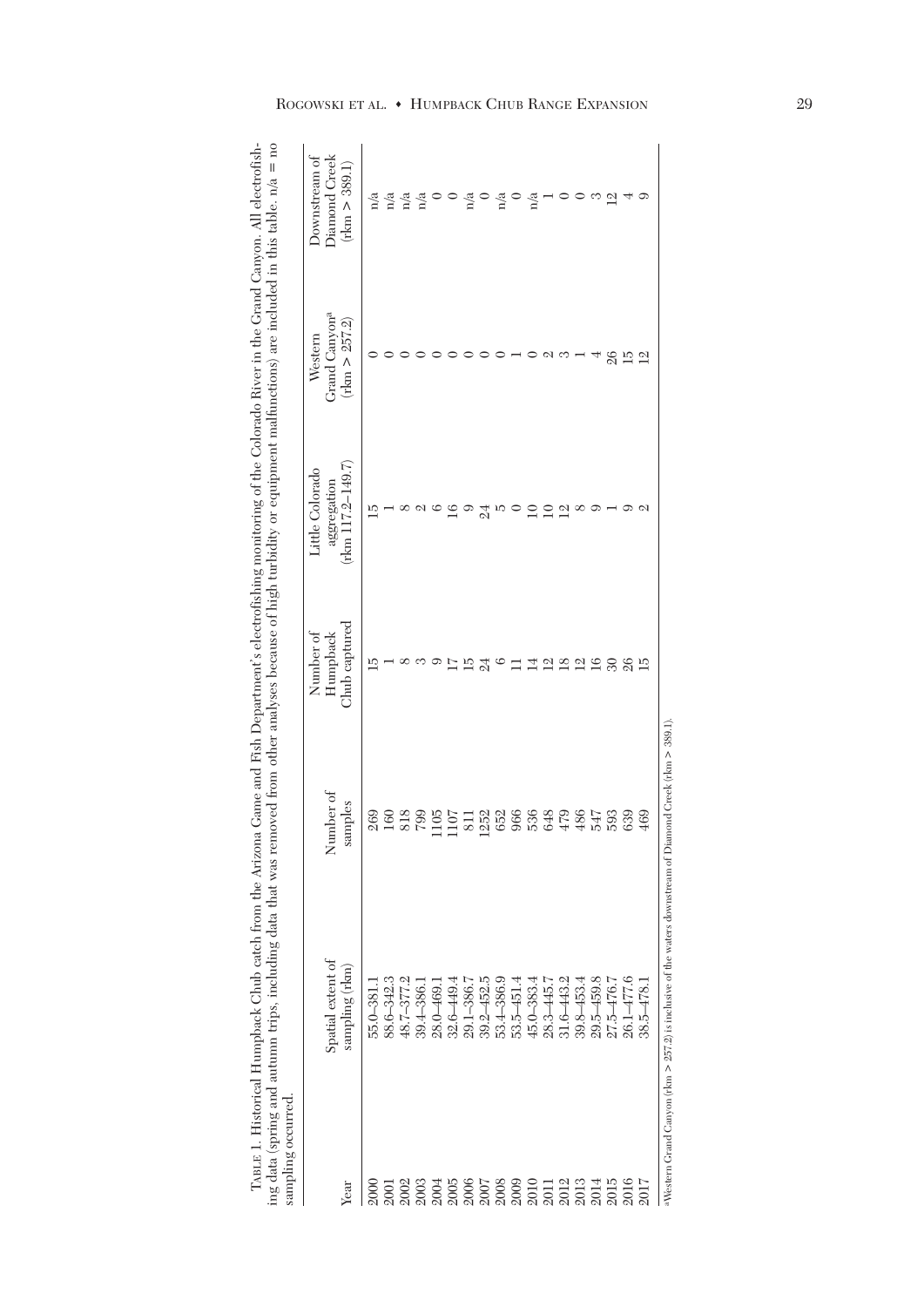

 Fig. 2. Lake Mead elevation (meters above sea level, monthly means). At full pool (dashed line, 366 m), the inlet is located near river kilometer (rkm) 407. At the current elevation (330 m), the Lake Mead Inlet is located approximately 100 km downstream near rkm 503. Circles indicate years when system-wide monitoring extended downstream of Diamond Creek (rkm 389.1).

random stratified sampling among 11 reaches and varying numbers of subreaches (depending on rapids and campsite availability). Within each selected subreach, contiguous sampling sites, each consisting of 300 s of electrofishing, were sampled starting from a randomly selected start point on each bank and moving downstream. Prior to 2013, turbidity was recorded as high or low; subsequently, a turbidity meter (Hach 2100P) was used to obtain quantitative turbidity measurements (Nephelometric Turbidity Units = NTU) each evening.

# Current Sample-Site Selection

 The Colorado River was divided into 250-m sample sites along the left and right banks of the river from Lees Ferry (rkm 25.4) to Pearce Ferry Rapid (rkm 478.6). Reaches of the river were divided into 8-km segments or shorter segments due to rapids, resulting in 84 reaches with 3507 available sample sites. The available sampling area included approximately 86% of the river length; areas not included were reaches that were logistically impossible to sample due to dangerous rapids. Each reach was weighted according to the percentage of available sample sites within that reach relative to the sampling area (spring: rkm 25.4–478.6; autumn: rkm 389.1–478.6), and reaches to sample were randomly selected (spring: *n* = 30; autumn:  $n = 4$ ). The number of reaches corresponded to the sampling nights available in our system-wide monitoring trips. After a reach was selected, 12–24 electrofishing sample sites and 4–20 hoop net sample sites were selected within the reach. Numbers of sample sites per reach varied because in shorter reaches (due to rapids), the number of sample sites was decreased proportionate to the length of the reach. In autumn, 4–24 electrofishing sites and 16–24 hoop nets sites were sampled per reach.

#### Sampling

 All sites (start and end) were identified via the use of a GPS unit (Garmin 62s) and navigated to with the guide of orthophoto maps. Every evening before electrofishing, 2 turbidity measurements in NTU were taken (Hach 2100P turbidity meter). A mean turbidity value (NTU) for the night was calculated from these 2 measurements.

 Electrofishing occurred at night (commencing with the appearance of 2 stars or planets) with two 16-ft. (4.9-m) Achilles inflatable or Osprey aluminum sport boats outfitted for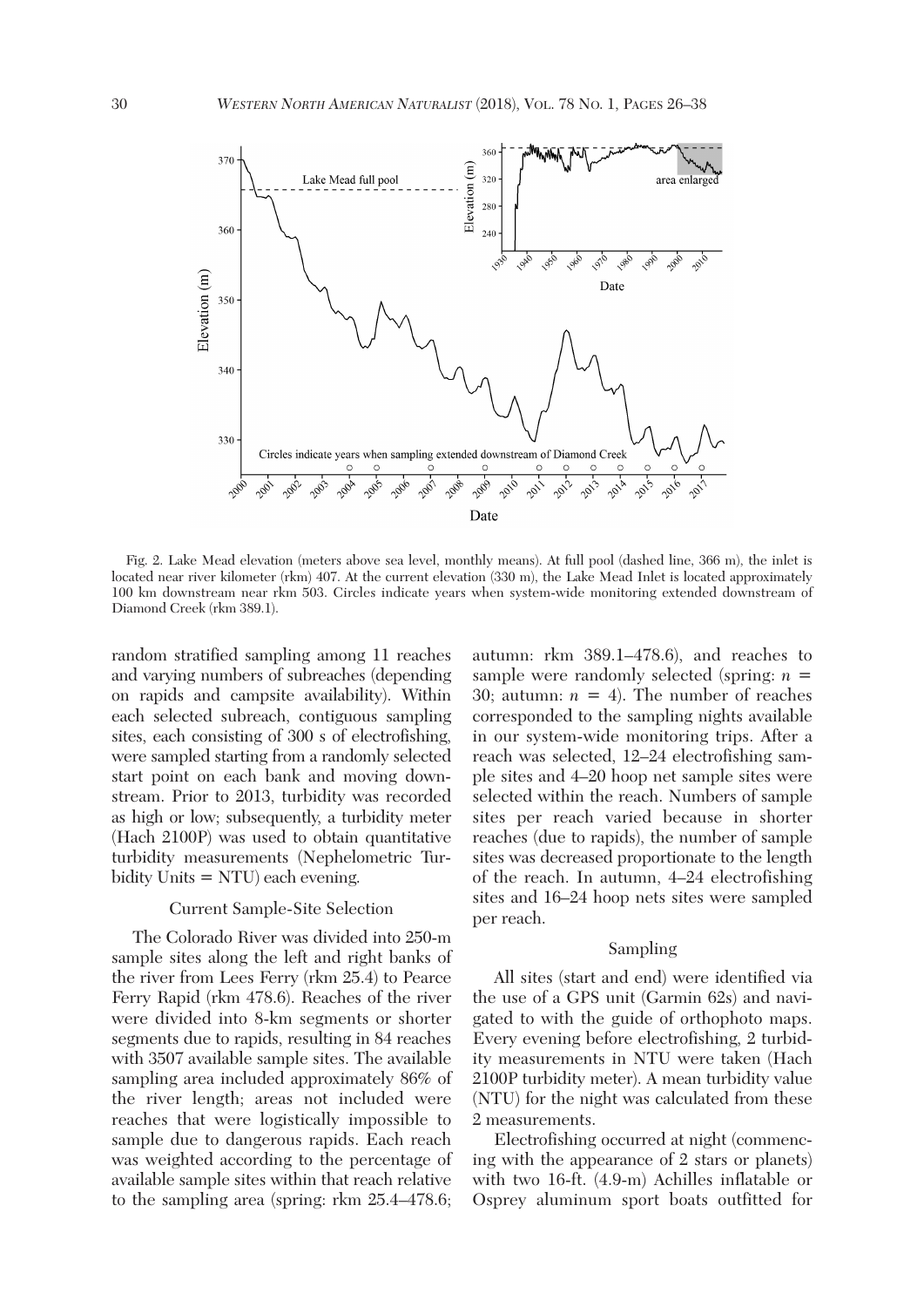electrofishing with an ETS Complex Pulse System unit (MBS-1DPQ-CR-AZ; ETS Electrofishing Systems, LLC, Madison, WI) powered by a 6500-W generator (Honda EG6500). Boats were equipped with a spherical steel anode (25.4 cm diameter) partially submerged (~5 cm exposed) off the bow of the boat. The cathode was either a spherical steel cathode totally immersed off the stern of the Achilles boats or the hull of the Osprey boats. An evaluation of both boats demonstrated that the electrofishing capabilities of the Achilles and Osprey boats were similar (D. Foster and A. Temple, personal communication, 2015). During spring trips, 260–580 V and 13–22 A were applied, with voltage decreasing and amperage increasing in a downstream direction in response to increasing water conductivity. Each sample across all trips consisted of a single electrofishing pass along a 250-m shoreline transect. We recorded date, start time, and time (seconds) spent actively electrofishing a site. Each boat included 2 biologists (netters) and 1 boatman. Beginning with our second spring trip in 2017, only 1 netter was utilized per boat because of safety concerns.

 Hoop nets were baited with approximately 117 g (volume of measuring cup) of Aquamax fish food and set overnight within a 250-m sample site exclusive of our electrofishing sites. Net set locations within the sample site were based on the ability to effectively secure the net depending on water depth, tie-off structures, and river currents. Hoop nets measured 1.3 m long and 0.6 m in diameter with 6.35-mm mesh and consisted of 3 hoops and a single 0.1-m throat. For hoop nets, we recorded set date and time, pull date and time, and latitude and longitude. Most nets were deployed between 11:30 and 17:00 and fished for a mean of 17.9 h/day  $(SD = 1.5 h)$ .

 In 2017 monitoring was extended downstream of Pearce Ferry, where rapids and sandbars make access difficult from upstream. On 21–23 February 2017, AGFD and BIO-WEST, Inc., sampled approximately 14 km of river (between an unnamed rapid at rkm 488.9 and the Lake Mead Inlet rkm 503.1; Fig. 1). We used the random sampling methods described above and selected 10 sites each in 2 reaches over 2 nights to sample with baited (Aquamax) hoop nets (20 total). Hoop nets fished for a mean of 19.7 h  $(SD = 2.6$  h). These hoop nets were slightly longer (1.45 m) with

the same diameter and mesh size as those used upstream. From 23 March to 3 May 2017, BIO-WEST, Inc., continued sampling between rkm 483.9 and the Lake Mead Inlet one day per week during 6 of the 7 available weeks. Hoop nets were 1.3 m in length, consisted of 4 hoops and 2 throats, and had the same diameter and mesh size as those used elsewhere. Net set locations were spread out over this section of river, where specific sets were based on the ability to effectively secure the net depending on water depth, tie-off structures, and river currents. Hoop nets (*n* = 34) were baited with dry dog food and fished for a mean of  $14.5$  h (SD =  $5.2$  h).

 All fish captured were processed according to standard fish-handling protocols for the Grand Canyon (Persons et al. 2015). Species and total length (TL) were recorded for all fish. All Humpback Chub were scanned with a portable passive integrated transponder (PIT) tag reader (Biomark: HPRplus or 2001F-ISO), and Humpback Chub **≥**80 mm TL were implanted with a 134.2-kHz PIT tag if no tag was detected. Other fisheries projects within the Grand Canyon use the same fish processing and PIT tag protocols; thus we were able to identify recaptured fish regardless of whether initial capture occurred during our sampling or another project.

## Analysis

 Catch per unit effort (CPUE, fish/h) for each species was calculated for each sampling site. Historical data were used to summarize numbers of Humpback Chub captured with electrofishing in different areas of the Grand Canyon from 2000 to 2017 (Table 1).We compared electrofishing and hoop-netting effectiveness using the number of Humpback Chub captured per site in our 2016 and 2017 sampling. Electrofishing sites were excluded from analyses if the water was too turbid (>160 mean NTU) to effectively net fish or if the equipment malfunctioned. Length frequency histograms of all Humpback Chub captured in 2016 and 2017 were used to examine the size structure of Humpback Chub. Hoop-net catch data from winter, spring, and autumn were used to describe the spatial distribution of Humpback Chub throughout the Grand Canyon. We calculated the percentage of fish that were recaptures (had a PIT tag) in each area of the canyon. We pooled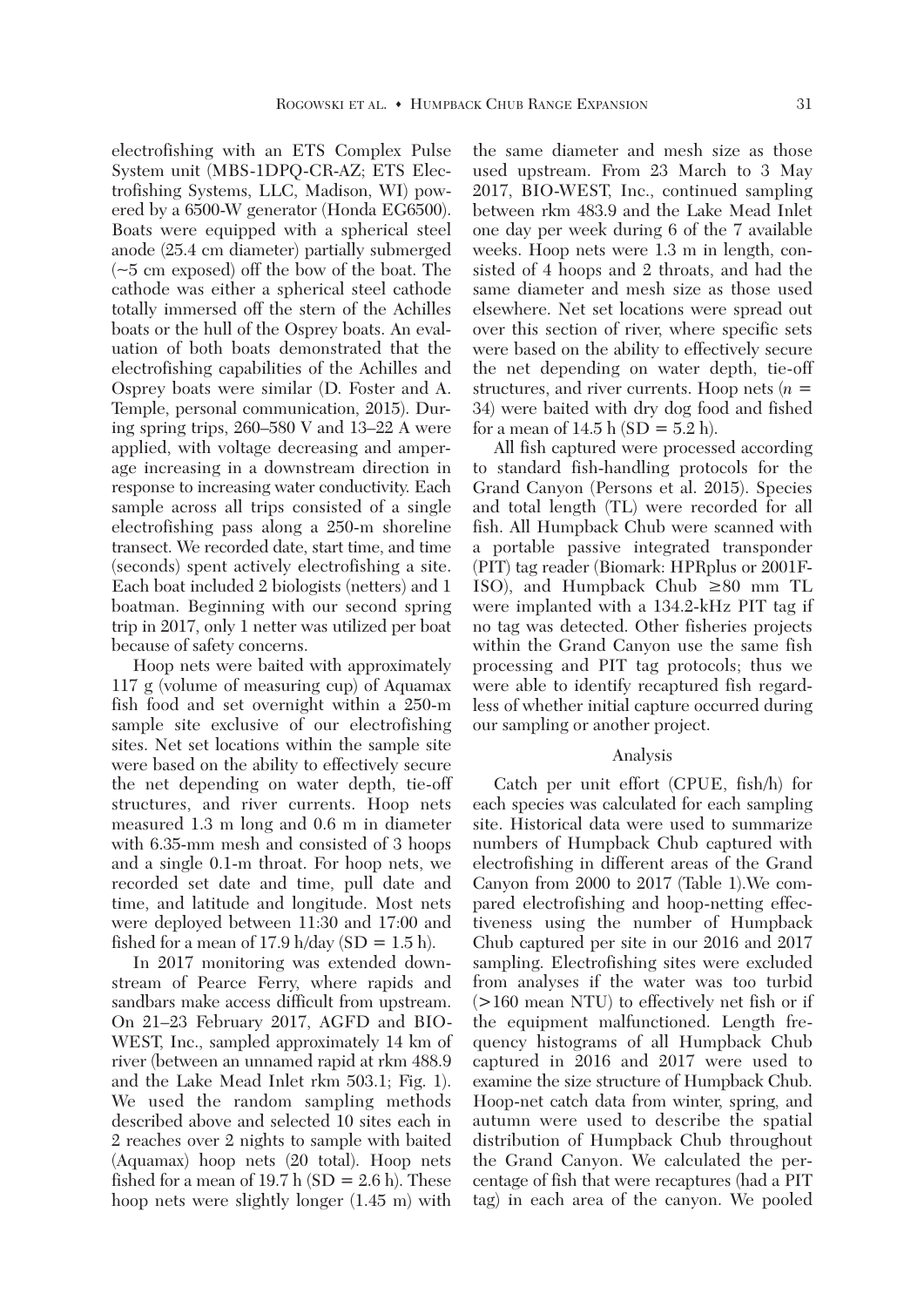| Year | Sampling gear    | <b>Sites</b><br>sampled | Total<br>catch | Mean effort<br>(h/site) | $CPUE$ , fish/h<br>$[95\%$ CI] | Fish/site<br>$[95\%$ CI |
|------|------------------|-------------------------|----------------|-------------------------|--------------------------------|-------------------------|
| 2016 | Electrofishing   | 639                     | 26             | 0.121                   | $0.369$ [0.168, 0.569]         | $0.041$ [0.016, 0.065]  |
|      | Baited hoop nets | 319                     | 179            | 17.9                    | $0.031$ [0.023, 0.039]         | $0.561$ [0.414, 0.708]  |
| 2017 | Electrofishing   | 537                     | 13             | 0.123                   | $0.181$ [0.068, 0.294]         | $0.024$ [0.009, 0.039]  |
|      | Baited hoop nets | 459                     | 588            | 17.6                    | $0.070$ [0.054, 0.086]         | 1.281 [0.989, 1.573]    |

 TABLE 2. Comparison of Humpback Chub catch from electrofishing and baited hoop nets at randomly selected sites in the Colorado River from Lees Ferry to Pearce Ferry, Arizona, 2016 and 2017 (spring and autumn data included).

2016 and 2017 data because the sample size of recaptures was small, and we only counted unique individuals (i.e., if a fish was captured multiple times during our 2016–2017 sampling, only the earliest capture record was used). To investigate whether Humpback Chub were resident below Diamond Creek or were from upstream areas, we looked up previous capture locations (RM) for all Humpback Chub recaptured, including fish which were initially tagged and recaptured during our 2016–2017 sampling.

 Mean Humpback Chub CPUE was calculated for 3 areas: Marble Canyon, eastern Grand Canyon, and western Grand Canyon. Most nets (496 of 636) captured no Humpback Chub, so we used zero-inflated Poisson models with an offset for effort (h) (Zeileis et al. 2008, Zuur et al. 2009) to compare catch of Humpback Chub between aggregation sites (Valdez and Ryel 1995) and nonaggregation sites from spring sampling. We attempted the same comparison of catch between the updated aggregation sites (Persons et al. 2016) and nonaggregation sites, but a small sample size (28 nets) in aggregations outside of the Little Colorado River limited our ability to make meaningful comparisons to nonaggregation sites (562 nets). We excluded data taken below Pearce Ferry Rapid and data taken during autumn sampling from the CPUE comparison because these were not systemwide sampling efforts (no aggregation sites were sampled).

#### **RESULTS**

 For 2016, mean electrofishing time for a site  $(n = 639 \text{ sites})$  was 435 s (SD = 137 s) in spring; for  $2017(n = 469$  sites) it was  $423$  s  $(SD = 142 s)$ . Due to a few days of high turbidity in 2017, a number of sites (86) were classified as supplemental data and not included in the analyses. Only 26 Humpback Chub in 2016 (0.04 fish/sample) and 8 in 2017 (0.017 fish/sample) were captured via electrofishing (Table 1). Low Humpback Chub catch is consistent with previous years' electrofishing results; from 2000 to 2017, numbers of Humpback Chub captured ranged from 1 to 30 (Table 1). Hoop nets set in spring of 2016 and 2017 captured greater numbers of Humpback Chub per sample than electrofishing, by an order of magnitude (Table 2). Relative abundance of Humpback Chub in the Colorado River between Lees Ferry (rkm 25.4) and Lake Mead (rkm 503.1) generally increased in a downstream direction (Fig. 3). Humpback Chub hoop-net CPUE was low in Marble Canyon (rkm  $25.4$ –124.4; mean CPUE = 0.010 fish/h) and in the eastern Grand Canyon (rkm 124.4–257.2; 0.014 fish/h), where Humpback Chub were rarely captured except near the Little Colorado River Confluence (rkm 124.4). Higher hoop-net CPUE for Humpback Chub was observed in the western Grand Canyon (rkm 257.2–478.6; 0.075 fish/h), with the highest CPUE (0.128 fish/h) observed between Diamond Creek (rkm 389.1) and Pearce Ferry Rapid (rkm 478.6). Humpback Chub CPUE was lower (0.0195 fish/h) from Pearce Ferry Rapid to the Lake Mead inlet (rkm 503.1).

 Below Diamond Creek, we observed all age and size classes in our catch (Fig. 4), including age-0 fish (<100 mm). Recaptures were investigated by pooling 2016 and 2017 catch data and limiting analysis to unique fish (only the first capture record was used for a fish recaptured multiple times in 2016 and 2017). Upstream of Diamond Creek, 30% of unique Humpback Chub (**≥**80 mm) were recaptures with PIT tags (47 of 159 fish), and near the Little Colorado River confluence 62% of fish (**≥**80 mm) were recaptures. Conversely, only 4% of Humpback Chub (**≥**80 mm) captured downstream of Diamond Creek (20 of 536 fish) were recaptures. In 2016 and 2017, we captured 536 unique individuals **≥**80 mm (taggable size) downstream of Diamond Creek;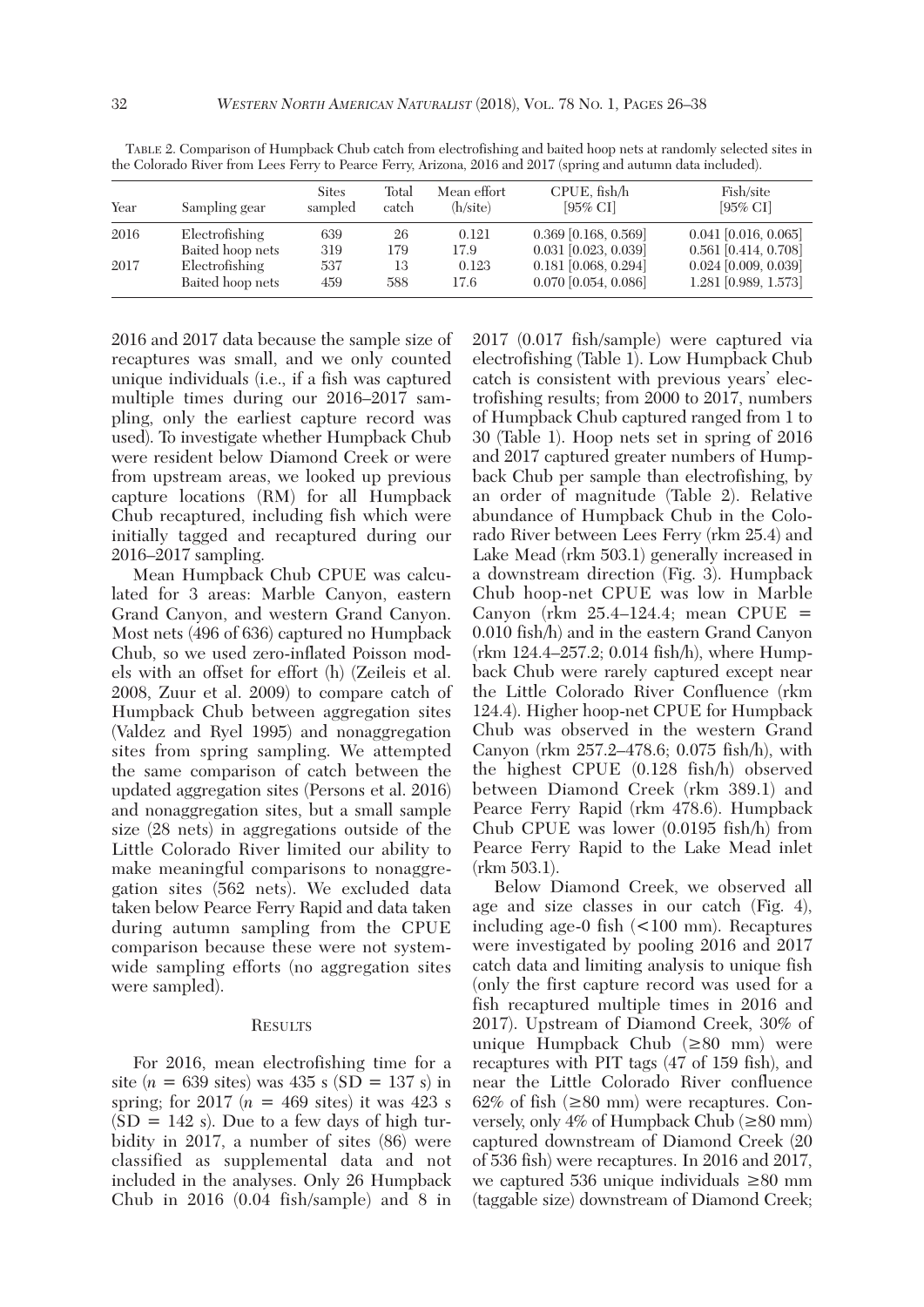

 Fig. 3. Humpback Chub catch per unit effort (CPUE; fish/h) for baited hoop nets (*n* = 775) by river kilometer (rkm) in 2016 and 2017. Points are jittered to show overlapping points. Gray bars show aggregation sites defined by Valdez and Ryel (1995) as modified by Persons et al. (2016). Sample-site points are classified by season: spring (rkm 25.4–503.1), autumn (rkm 389.1–478.3) and winter (rkm 488.9–503.1).

255 of these individuals were **≥**200 mm (size cutoff for Humpback Chub population estimates; e.g., Badame 2008, Jackson 2010, Francis et al. 2016). We did not see any evidence that recaptured fish downstream of Diamond Creek originated from upstream areas; all recaptured Humpback Chub (*n* = 29) in this area were originally tagged below Diamond Creek since 2016 by us on one of our previous trips (fish that were tagged in 2016 and 2017 and recaptured on a later trip are counted as recaptures) or by the U.S. Fish and Wildlife Service (D.R. Van Haverbeke, personal communication, 2017).

 In spring 2016 and 2017, within the Little Colorado River aggregation, we captured Humpback Chub in 57% of our nets (16 of 28 nets). Within other aggregations (defined by Valdez and Ryel 1995), Humpback Chub were captured in 12% of nets (8 of 68 nets). Due to our random selection of sample sites, we did not sample all aggregations (Fig. 3). Outside of aggregations, Humpback Chub were captured in 21% of nets (116 of 540 nets). Means and 95% confidence intervals of Humpback Chub hoop-net CPUE were 0.0918 fish/h (0.0667, 0.1233) in the Little Colorado River aggregation, 0.0083 fish/h (0.0040, 0.0155) in all other aggregations, and 0.0356 fish/h (0.03178, 0.0395) in nonaggregation sites. We did not detect any differences in the probability of capturing Humpback Chub (zero-inflated Poisson model with offset for effort in hours:  $Z = -1.124$ , df = 4,  $P = 0.261$ ) or catch of Humpback Chub  $(Z = -1.792, df)$  $= 5, P = 0.073$  between aggregation sites and nonaggregation sites. Most Humpback Chub captured at aggregation sites were captured in the Little Colorado River aggregation; when the Little Colorado River aggregation was excluded, catch of Humpback Chub was lower at aggregation sites  $(Z = -2.549, df = 4, P =$ 0.0108) than at nonaggregation sites, although there was no difference in the probability of capturing Humpback Chub  $(Z = -0.461, df =$ 4,  $P = 0.645$ ) between aggregation sites and nonaggregation sites.

#### **DISCUSSION**

 The Humpback Chub is widely distributed through the Colorado River within Grand Canyon, particularly in western reaches of the canyon. The distribution of Humpback Chub in the Colorado River that we documented in 2016–2017 is broader than that described by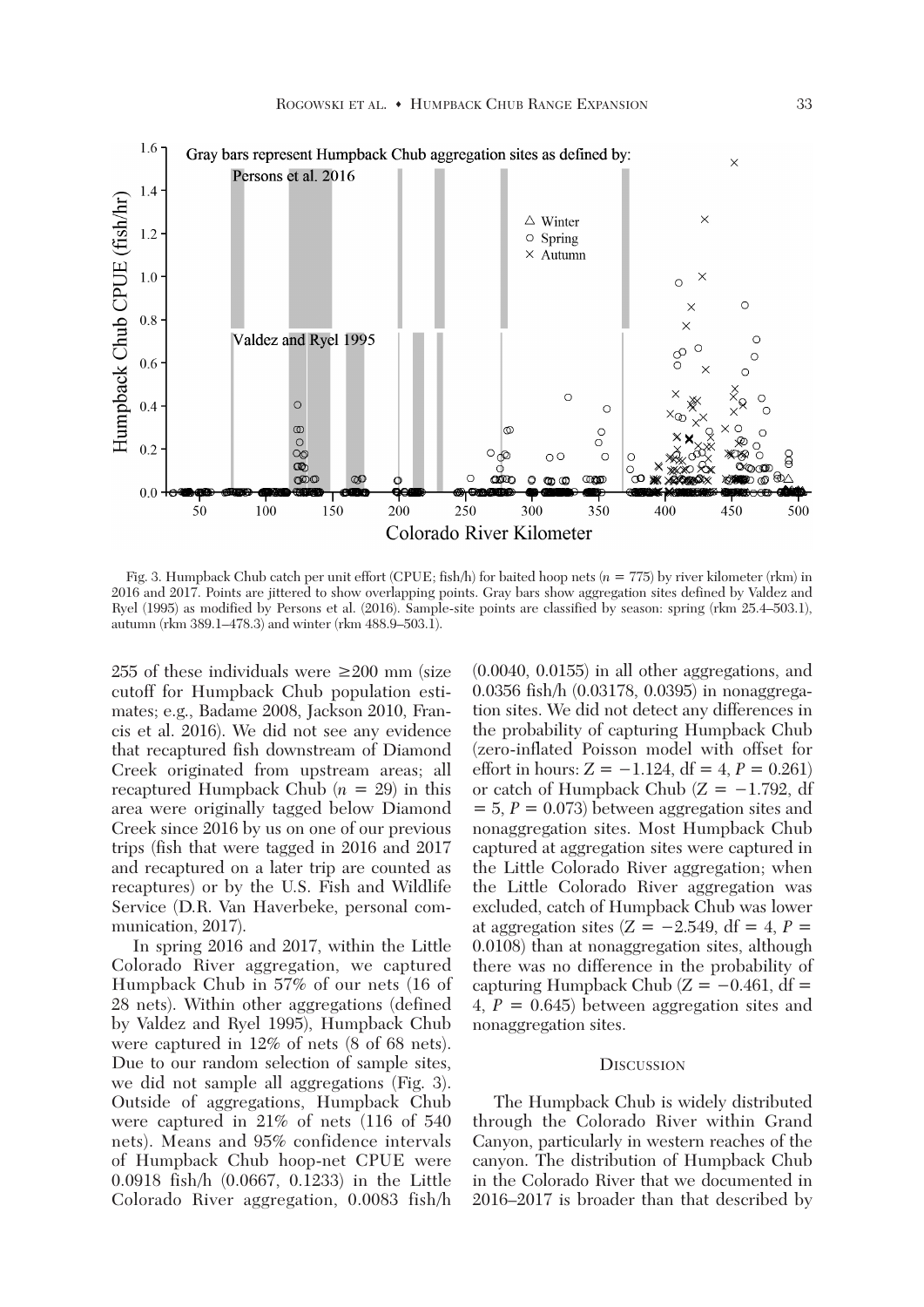

 Fig. 4. Length-frequency distribution of all Humpback Chub captured during (A) spring (April and May 2016–2017) and (B) autumn (October 2016–2017) electrofishing and hoop-net surveys on the Colorado River between Lees Ferry and Lake Mead. *n* = number of fish. Spring surveys covered rkm 0 to 503.1 and autumn surveys covered rkm 389.1 to 478.3.

Valdez and Ryel (1995) and Valdez (1994), suggesting that the Humpback Chub has expanded its range since the early 1990s. We found little concordance between our results and the aggregations that Valdez and Ryel described in 1995, except near the Little Colorado River, where relative abundance of Humpback Chub remains high. No aggregation sites were identified below Diamond Creek (rkm 389.1), as only one Humpback Chub was captured below Diamond Creek at rkm 434 (Valdez 1994). The hydrology in the western Grand Canyon was different in the 1990s compared to current conditions; Lake Mead elevations were higher, and the Colorado River inlet was located at approximately rkm 407 (currently the inlet is at about rkm 503). The distribution of Humpback Chub we observed also did not match the recently updated aggregation areas described by Persons et al. (2016), but those descriptions were based on sampling concentrated on the Little Colorado River and other aggregation areas, with very few samples located between Diamond Creek and the Lake Mead inlet (Persons et al. 2016). We recommend that representative monitoring (i.e., broad spatial coverage and random site selection) from Lees Ferry to Lake Mead is necessary to accurately describe the distribution of Humpback Chub in this area of the Colorado River.

 Our hoop-net sampling below Diamond Creek yielded a Humpback Chub CPUE higher than that observed in all other areas of the river. The relatively high density of Humpback Chub below Diamond Creek is likely due to a recent range expansion. Much of the Grand Canyon downstream of Diamond Creek was inundated by Lake Mead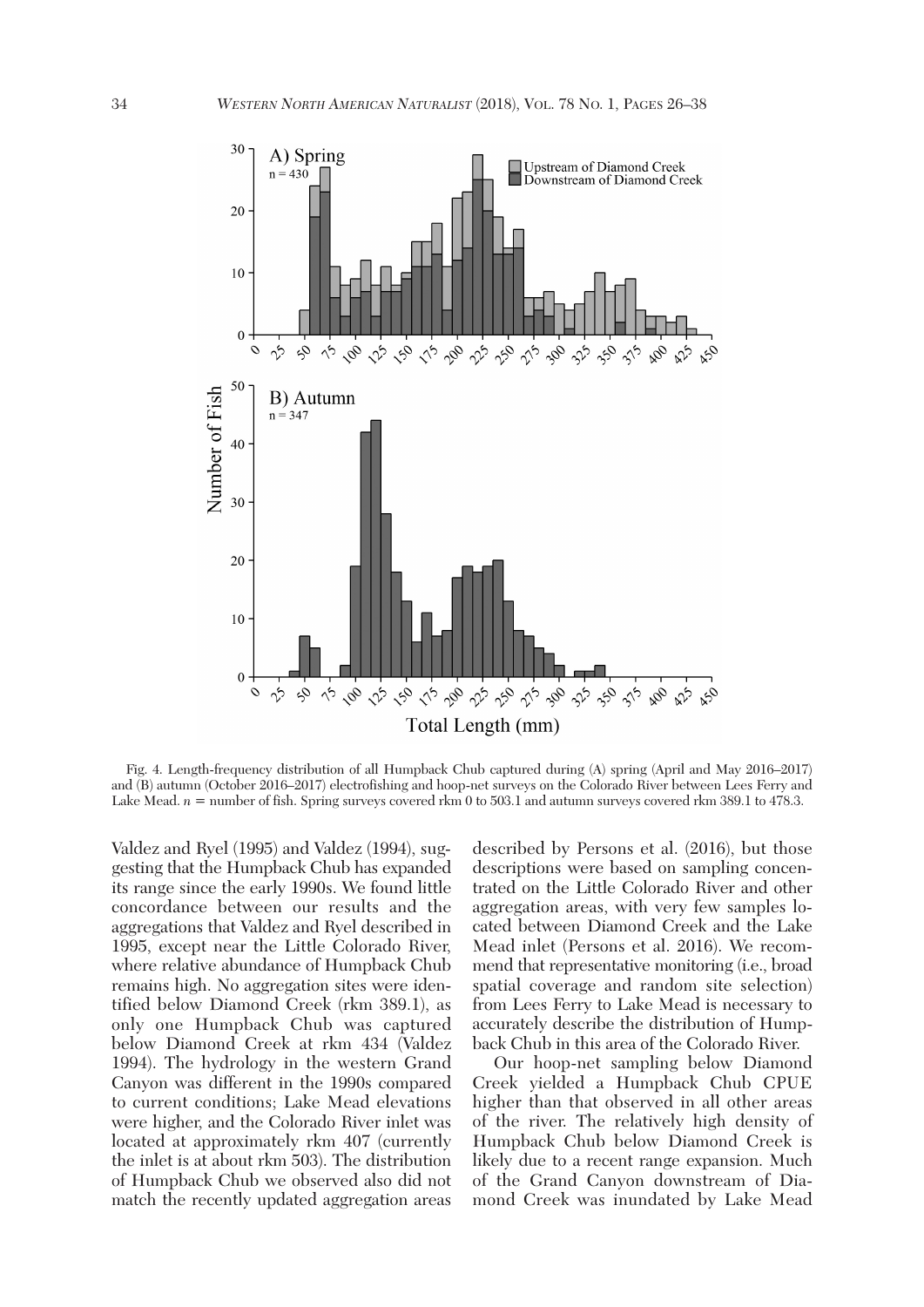(to rkm 407) when the reservoir was at or near full pool, and Humpback Chub typically do not use lentic habitat (Holden and Stalnaker 1975). However, as the elevation of Lake Mead has decreased due to drought in recent years (Udall and Overpeck 2017), the onceburied riverine channel has now been uncovered, resulting in more lotic habitat for Humpback Chub. Concurrently, sampling in this area also increased. Based on our electrofishing catch data and limited data from other studies (Valdez 1994, Valdez and Carothers 1998, Van Haverbeke et al. 2007), it would appear that Humpback Chub use of the Colorado River below Diamond Creek is a fairly recent occurrence. The number of small Humpback Chub captured below Diamond Creek, compared to upstream areas, also suggests a recent range expansion; if fish had occupied this area for a long time, we would have expected more large fish as we find in upstream areas.

 The western Grand Canyon appears to provide habitat for all Humpback Chub life stages, including spawning and nursery habitat, particularly below Diamond Creek (rkm 389.1). We captured Humpback Chub of all size classes, including age-0 fish (<100 mm), downstream of Diamond Creek. Furthermore, very few fish captured below Diamond Creek were recaptures, and all recaptured fish in this area were initially captured below Diamond Creek. Humpback Chub in the western Grand Canyon likely remain below Diamond Creek for spawning, and recruitment is occurring in this area. Distances from historical aggregation sites provide additional evidence that Humpback Chub in the western Grand Canyon do not utilize the Little Colorado River or other aggregation sites. Adult Humpback Chub typically have restricted movements (Paukert et al. 2006, Gerig et al. 2014) with larval drift estimated at <9 km (Robinson et al. 1998). This does not negate the fact that some Humpback Chub can and do move large distances (Gorman and Stone 1999, Coggins et al. 2006), and Humpback Chub in the western Grand Canyon may have originated from the Little Colorado River or other upstream areas. Humpback Chub larvae from the Little Colorado River would have to drift 265 km to reach Diamond Creek; thus, Humpback Chub abundance in the western Grand Canyon is likely driven by local spawning and recruitment, not by frequent emigration from upstream populations.

Most of the substrate and channel morphologies below Diamond Creek are not characteristic of typical Humpback Chub habitat, but the relatively higher temperature (compared to upstream reaches) and turbidity in this reach may improve spawning success and juvenile survival. Humpback Chub are more commonly associated with highly constrained canyonbound reaches (Miller 1946, Holden and Stalnaker 1975). Below Diamond Creek, where the river cuts through sediment deposited in Lake Mead, a wider channel, silt substrate, and cutbank shore habitat are common. Cold water temperatures limit hatching rates and juvenile survival and are thought to be a limiting factor for Humpback Chub in much of the mainstem Colorado River (Yackulic et al. 2014). Water temperatures below Spencer Creek (rkm 450.3; mean 14.4 °C; USGS gauge 09404220) averaged 3.30 °C warmer than at Lees Ferry (rkm 25.4; USGS gauge 09380000) for 2016, and from May through September averaged 5.50 °C warmer (mean at Spencer Creek, 17.0 °C). These warmer water temperatures below Diamond Creek may facilitate successful hatching and rearing of Humpback Chub.

 Studies and recovery proposals related to the effects of dam operations on Humpback Chub in the Grand Canyon have focused exclusively on Glen Canyon Dam (e.g., USDOI 1995, 2016), which is upstream of the Grand Canyon population. Our findings demonstrate that downstream water management at Hoover Dam and Lake Mead also influences habitat availability and Humpback Chub distribution. Continued water use in the Lower Colorado River basin coupled with drought lowered the elevation of Lake Mead, thereby increasing the amount of river habitat available in the Grand Canyon and facilitating a range expansion of Humpback Chub.

 The presence of a new and potentially large subpopulation of Humpback Chub in the western Grand Canyon is a hopeful development for the recovery of this endangered species. The Grand Canyon population of Humpback Chub is considered healthy and viable, but until recently most individuals in the population occupied a relatively small area  $(-32 \text{ km})$  of the Colorado River  $(-475 \text{ km})$ available) near the Little Colorado River (Kaeding and Zimmerman 1983, Douglas and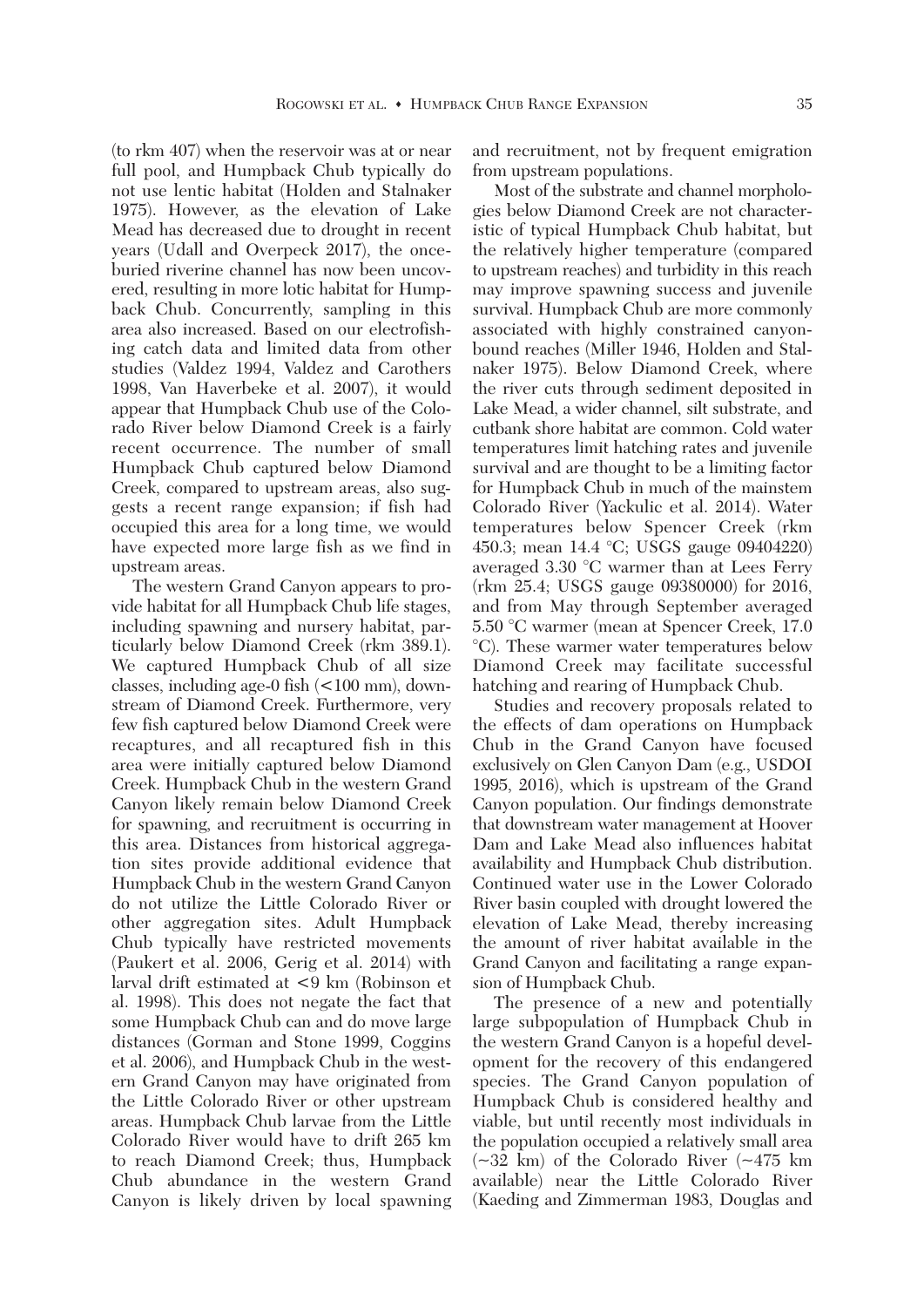Marsh 1996, Gorman and Stone 1999, Coggins et al. 2006). Geographically restricted populations are vulnerable to localized disturbances (MacArthur and Wilson 1967); the expansion of Humpback Chub into the western Grand Canyon reduces the likelihood that disturbances (e.g., predator invasions, disease, water quality changes) in the Little Colorado River would threaten the persistence of this population. To increase population redundancy and resiliency, the U.S. Fish and Wildlife Service in conjunction with the National Park Service has been translocating Humpback Chub to other tributaries of the Colorado River within the Grand Canyon (Spurgeon et al. 2015). The apparent natural range expansion of Humpback Chub into the western Grand Canyon accomplishes the same recovery plan goal of establishing an additional spawning aggregation (USFWS 2002), thereby improving the resilience of the Humpback Chub population in the Grand Canyon.

 Monitoring and population assessments to address progress toward recovery goals (USFWS 2002) have historically focused on the Little Colorado River (e.g., Yackulic et al. 2014) and the aggregation sites (Valdez and Ryel 1995, Persons et al. 2016). Our work, along with others' work (e.g., Persons et al. 2016), indicates that Humpback Chub are utilizing areas of the Colorado River where they have not historically been observed, in numbers equivalent to the aggregation sites. Additionally, we have captured 536 unique Humpback Chub (**≥**80 mm total length) in hoop nets downstream of Diamond Creek, including 255 Humpback Chub **≥**200 mm total length; this number equals or exceeds population estimates for several Upper Colorado River basin areas (Yampa River—Finney 2006; Cataract Canyon—Badame 2008) that are considered critical habitat (USFWS 1994). We recommend continued monitoring of the Colorado River in the western Grand Canyon, including newly exposed riverine areas such as the area below Pearce Ferry Rapid. Future species status assessments and recovery goals should include the western Grand Canyon in order to accurately characterize the Grand Canyon population of Humpback Chub. In addition, the western Grand Canyon of the Colorado River to the inflow at Lake Mead should be considered critical habitat for the Humpback Chub if the population there remains viable.

## ACKNOWLEDGMENTS

 The Grand Canyon Monitoring and Research Center provided funding for the Arizona Game and Fish Department via the Bureau of Reclamation's Glen Canyon Dam Adaptive Management Program, while the Bureau of Reclamation under the technical representation of Dr. Mark McKinstry provided funding for BIO-WEST, Inc. This material is based on work supported by the U.S. Geological Survey under Cooperative Agreement No. G15AC00166 and Bureau of Reclamation contract number GS-10F-0331S. We thank Ron Kegerries and St. Judes LLC personnel Erica Byerley, Kirk Burnett, Colin Evans, Laura Fallon, Dennis Harris, Nate Jordan, Don Massman, Jason Moore, Mark Perkins, Katie Proctor, Bryan Smith, and Jeremy Swindlehurst. We also thank Carol Fritzinger, Dave Foster, and Seth Felder for coordinating trip schedules and maintaining equipment. Numerous Arizona Game and Fish Department personnel and others volunteered their time to collect these data, and to them our thanks are due. Thanks to Norman Mercado-Silva for translating the abstract into Spanish.

#### LITERATURE CITED

- BADAME, P.V. 2008. Population estimates for Humpback Chub (*Gila cypha*) in Cataract Canyon, Colorado River, Utah, 2003–2005. Utah Division of Wildlife Resources—Moab Field Station, Moab, UT.
- COGGINS, L.G., JR. 2008. Active adaptive management for native fish conservation in the Grand Canyon implementation and evaluation. Doctoral dissertation, University of Florida, Gainesville, FL.
- COGGINS, L.G., JR., W.E. PINE III, C.J. WALTERS, D.R. VAN HAVERBEKE, D.L. WARD, AND L. JOHNSTONE. 2006. Abundance and status of the Little Colorado River population of Humpback Chub *Gila cypha.* North American Journal of Fisheries Management 26:233–245.
- DOUGLAS, M.E., AND P.C. MARSH. 1996. Population estimates/population movements of *Gila cypha,* an endangered cyprinid fish in the Grand Canyon region of Arizona. Copeia 1996:15.
- FINNEY, S. 2006. Adult and juvenile Humpback Chub monitoring for the Yampa River population, 2003–2004. Final Report Project No. 133, U.S. Fish and Wildlife Service, Vernal, UT.
- FRANCIS, T.A., K.R. BESTGEN, AND G.C. WHITE. 2016. Population status of Humpback Chub, *Gila cypha,* and catch indices and population structure of sympatric Roundtail Chub, *Gila robusta,* in Black Rocks, Colorado River, Colorado, 1998–2012. Larval Fish Laboratory Contribution 199. Final Report from the U.S. Fish and Wildlife Service to the Upper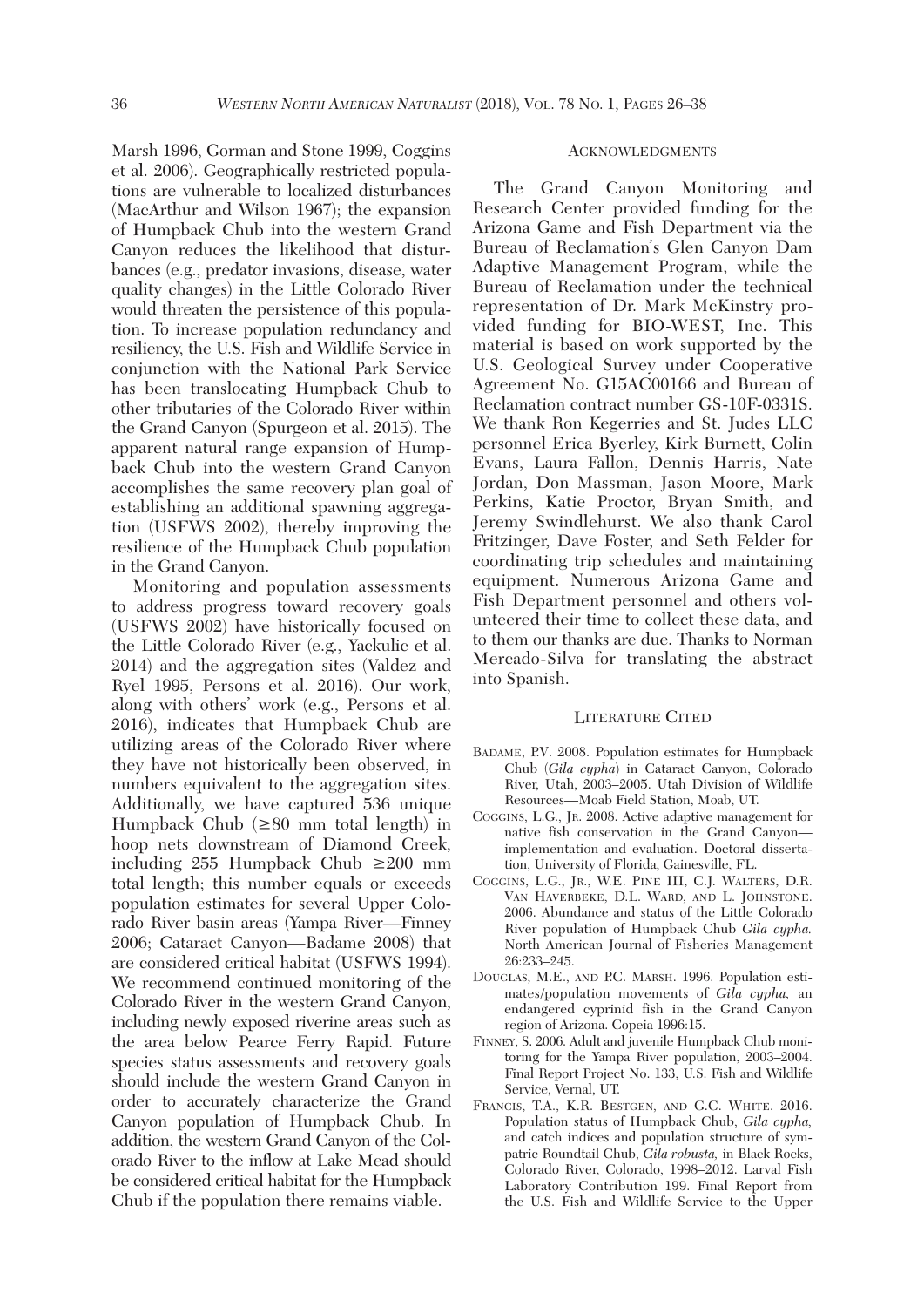Colorado River Endangered Fish Recovery Program, Project Number 131. Grand Junction, CO.

- GERIG, B., M.J. DODRILL, AND W.E. PINE. 2014. Habitat selection and movement of adult Humpback Chub in the Colorado River in Grand Canyon, Arizona, during an experimental steady flow release. North American Journal of Fisheries Management 34:39–48.
- GORMAN, O.T., AND D.M. STONE. 1999. Ecology of spawning Humpback Chub, *Gila cypha*, in the Little Colorado River, near Grand Canyon, Arizona. Environmental Biology of Fishes 55:115–133.
- HOLDEN, P.B., AND C.B. STALNAKER. 1975. Distribution of fishes in the Dolores and Yampa river systems of the Upper Colorado Basin. Southwestern Naturalist 19:403.
- JACKSON, J. 2010. Population estimate for Humpback Chub (*Gila cypha*) and Roundtail Chub (*Gila robusta*) in Westwater Canyon, Colorado River, Utah 2003–2005. Utah Division of Wildlife Resources, Final Report, Moab, UT.
- KAEDING, L.R., AND M.A. ZIMMERMAN. 1983. Life history and ecology of the Humpback Chub in the Little Colorado and Colorado Rivers of the Grand Canyon. Transactions of the American Fisheries Society 112:577–594.
- KEGERRIES, R., B. ALBRECHT, E.I. GILBERT, W.H. BRAN-DENBURG, A.L. BARKALOW, H. MOHN, R. ROGERS, M. MCKINSTRY, B. HEALY, J. STOLBERG, ET AL. 2016. Razorback Sucker *Xyrauchen texanus* research and monitoring in the Colorado River inflow area of Lake Mead and the lower Grand Canyon, Arizona and Nevada. Final report prepared by BIO-WEST, Inc., for the U.S. Bureau of Reclamation, Upper Colorado Region, Salt Lake City, UT.
- MACARTHUR, R.H., AND E.O. WILSON. 1967. The theory of island biogeography. Princeton University Press, Princeton, NJ.
- MELIS, T.S., EDITOR. 2011. Effects of three high-flow experiments on the Colorado River ecosystem downstream from Glen Canyon Dam, Arizona. Circular 1336, U.S. Geological Survey, Reston, VA.
- MILLER, R.R. 1946. *Gila cypha,* a remarkable new species of cyprinid fish from the Colorado River in Grand Canyon, Arizona. Journal of the Washington Academy of Sciences 36:409–415.
- MINCKLEY, C.O. 1996. Observations on the biology of Humpback Chub in the Colorado River Basin 1980–1990. Doctoral dissertation, Northern Arizona University, Flagstaff, AZ.
- PAUKERT, C.P. 2004. Comparison of electrofishing and trammel netting variability for sampling native fishes. Journal of Fish Biology 65:1643–1652.
- PAUKERT, C.P., L.G. COGGINS JR, AND C.E. FLACCUS. 2006. Distribution and movement of Humpback Chub in the Colorado River, Grand Canyon, based on recaptures. Transactions of the American Fisheries Society 135:539–544.
- PERSONS, W.R., D.R. VAN HAVERBEKE, AND M.J. DODRILL. 2016. Colorado River fish monitoring in Grand Canyon, Arizona; 2002–14 Humpback Chub aggregations. USGS Numbered Series 2016–1177, U.S. Geological Survey, Reston, VA.
- PERSONS, W.R., D.L. WARD, AND L.A. AVERY. 2015. Standardized methods for Grand Canyon fisheries research 2015 [ver. 1.1, January 2015]. U.S. Geological Survey, Techniques and Methods, Book 2, Chapter A12.
- ROBINSON, A.T., R.W. CLARKSON, AND R.E. FORREST. 1998. Dispersal of larval fishes in a regulated river tributary. Transactions of the American Fisheries Society 127:772–786.
- ROGOWSKI, D.L., R.J. OSTERHOUDT, L.K. WINTERS, AND P.N. WOLTERS. 2016. Colorado River fish monitoring in the Grand Canyon, Arizona—2015. Arizona Game and Fish Department, Annual Report to the Grand Canyon Monitoring and Research Center, Flagstaff, AZ.
- ROGOWSKI, D.L., P.N. WOLTERS, AND L.K. WINTERS. 2015. Colorado River fish monitoring in the Grand Canyon, Arizona—2014. Annual Report to the Grand Canyon Monitoring and Research Center, Flagstaff, AZ.
- SCHMIDT, J.C., AND J.B. GRAF. 1990. Aggradation and degradation of alluvial sand deposits, 1965–1986, Colorado River, Grand Canyon National Park, Arizona. U.S. Geological Survey Professional Paper 1493, U.S. Geological Survey, Denver, CO.
- SCHMIDT, J.C., R.A. PARNELL, P.E. GRAMS, J.E. HAZEL, M.A. KAPLINSKI, L.E. STEVENS, AND T.L. HOFFNAGLE. 2001. The 1996 controlled flood in Grand Canyon: flow, sediment transport, and geomorphic change. Ecological Applications 11:657–671.
- SPURGEON, J.J., C.P. PAUKERT, B.D. HEALY, M. TRAMMELL, D. SPEAS, AND E. OMANA-SMITH. 2015. Translocation of Humpback Chub into tributary streams of the Colorado River: implications for conservation of large-river fishes. Transactions of the American Fisheries Society 144:502–514.
- STONE, D.M. 2005. Effect of baiting on hoop net catch rates of endangered Humpback Chub. North American Journal of Fisheries Management 25:640–645.
- TOPPING, D.J., J.C. SCHMIDT, AND L.E. VIERRA. 2003. Computation and analysis of the instantaneous-discharge record for the Colorado River at Lees Ferry, Arizona—May 8, 1921, through September 30, 2000. Professional Paper 1677, U.S. Geological Survey, Reston, VA.
- UDALL, B., AND J. OVERPECK. 2017. The twenty-first century Colorado River hot drought and implications for the future. Water Resources Research 53:2404–2418.
- [USDOI] UNITED STATES DEPARTMENT OF THE INTERIOR, BUREAU OF RECLAMATION. 1995. Operation of Glen Canyon Dam, Colorado River Storage Project, Arizona: Final Environmental Impact Statement. U.S. Department of the Interior, Bureau of Reclamation, Salt Lake City, UT.
- [USDOI] UNITED STATES DEPARTMENT OF THE INTERIOR. 2016. Glen Canyon Dam Long-Term Experimental and Management Plan Final Environmental Impact Statement: U.S. Department of the Interior, Bureau of Reclamation, Salt Lake City, Utah, and National Park Service, Lakewood, Colorado.
- [USFWS] UNITED STATES FISH AND WILDLIFE SERVICE. 1994. Determination of critical habitat for the Colorado River endangered fishes: Razorback Sucker, Colorado Squawfish, Humpback Chub, and Bonytail Chub. Federal Register 59:13374–13400.
- [USFWS] UNITED STATES FISH AND WILDLIFE SERVICE. 2002. Humpback Chub (*Gila cypha*) recovery goals: amendment and supplement to the Humpback Chub Recovery Plan. U.S. Fish and Wildlife Service, Mountain-Prairie Region (6), Denver, CO.
- VALDEZ, R.A. 1994. Effects of interim flows from Glen Canyon Dam on the aquatic resources of the lower